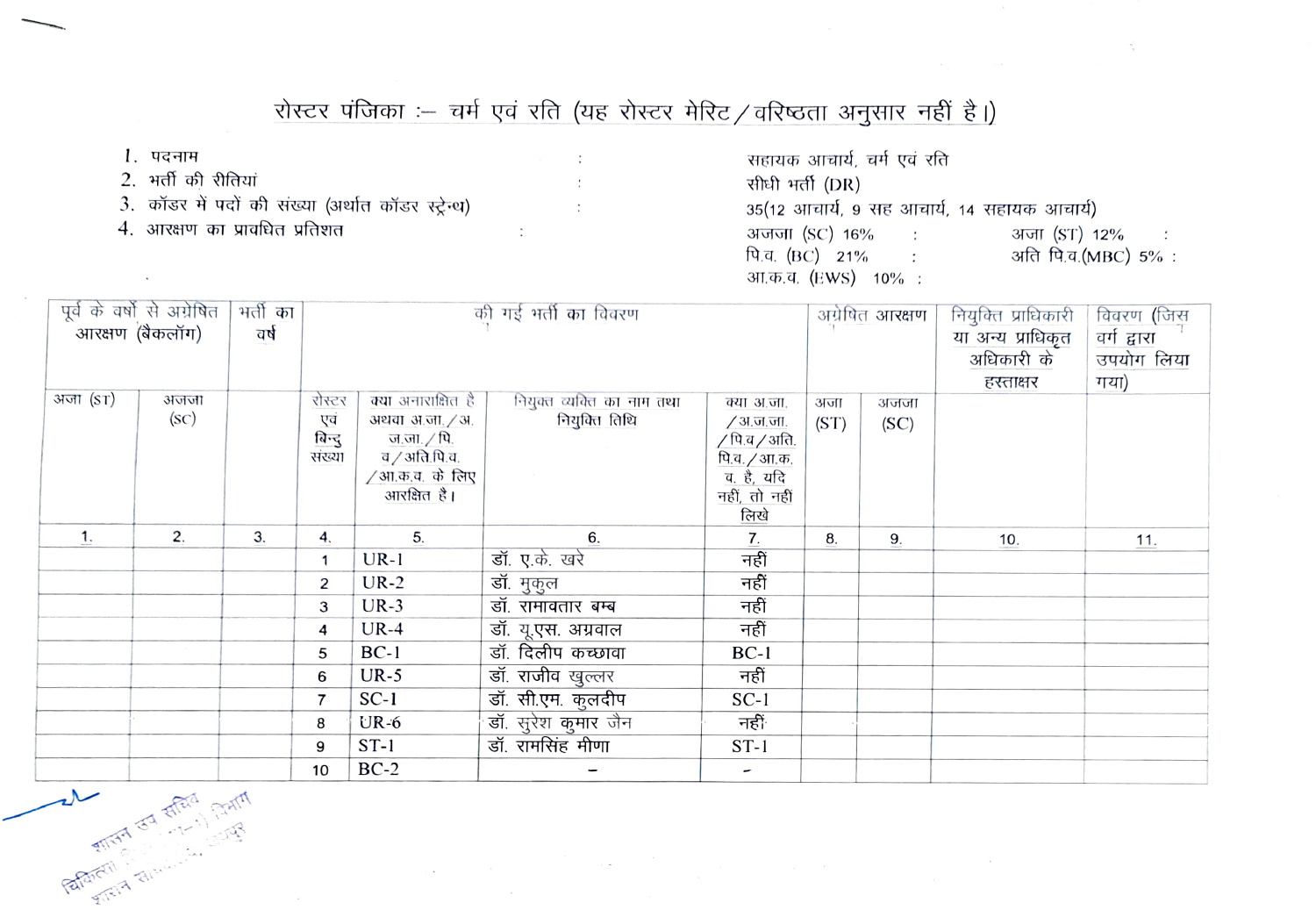**RATT** FRIGHT 1979  $\frac{1}{(1+1)^{d-1}}$   $\frac{1}{(1+1)^d}$ 

 $\mathbf{r}$ 

 $2^2$ 

 $\sim$ 

|                             |          | 11 | $EWS-1$ |                                                                   |                                        |              |              |  |    |
|-----------------------------|----------|----|---------|-------------------------------------------------------------------|----------------------------------------|--------------|--------------|--|----|
|                             |          | 12 | $UR-7$  |                                                                   |                                        |              |              |  |    |
|                             |          | 13 | $SC-2$  |                                                                   | $-$<br>नहीं                            |              |              |  |    |
|                             |          | 14 | $UR-8$  |                                                                   | $SC-2$                                 |              |              |  |    |
|                             |          | 15 | $BC-3$  | डॉ. दीपक कुमार माथुर<br>डॉ. अशोक मेहरड़ा<br>डॉ. असीत कुमार मित्तल | नहीं                                   |              |              |  |    |
|                             |          | 16 |         |                                                                   | Ξ                                      |              |              |  |    |
|                             |          |    | $UR-9$  | डॉ. ललित कुमार गुप्ता                                             | नहीं                                   |              |              |  |    |
|                             |          | 17 | $ST-2$  |                                                                   |                                        |              |              |  |    |
|                             |          | 18 | $UR-10$ | डॉ. विनोद कुमार जैन                                               | $\overline{\phantom{a}}$               | $\mathbf{1}$ |              |  |    |
|                             |          | 19 | $SC-3$  | ---<br>डॉ. देवेन्द्र कुमार यादव                                   | नहीं                                   |              |              |  |    |
|                             |          | 20 | $BC-4$  |                                                                   | $SC-3$                                 |              |              |  |    |
|                             |          | 21 | $MBC-1$ |                                                                   | $\overline{\phantom{a}}$               |              |              |  |    |
|                             |          | 22 | $EWS-2$ |                                                                   | $\overline{\phantom{a}}$               |              |              |  |    |
|                             |          | 23 | $UR-11$ | डॉ. राजेश दत्त मेहता                                              | $\overline{\phantom{a}}$               |              |              |  |    |
|                             |          | 24 | $BC-5$  |                                                                   | नहीं                                   |              |              |  |    |
|                             |          | 25 | $ST-3$  |                                                                   | $\overline{\phantom{a}}$               |              |              |  |    |
|                             |          | 26 | $SC-4$  | $\overline{\phantom{a}}$                                          | $\blacksquare$                         | $\mathbf{1}$ |              |  |    |
|                             |          | 27 | $UR-12$ | डॉ. पुनीत भार्गव                                                  | $\sim$                                 |              | $\mathbf{1}$ |  |    |
|                             |          | 28 | $UR-13$ | डॉ. सरोज पुरोहित                                                  | नहीं                                   |              |              |  |    |
|                             |          | 29 | $BC-6$  |                                                                   | नहीं                                   |              |              |  |    |
|                             |          | 30 | $EWS-3$ |                                                                   | $\overline{\phantom{a}}$               |              |              |  |    |
|                             |          | 31 | $UR-14$ | डॉ. भीक्रम चन्द घीया                                              | $\overline{\phantom{a}}$               |              |              |  |    |
|                             | 2007     | 32 | $SC-5$  |                                                                   | नहीं                                   |              |              |  |    |
|                             |          | 33 | $UR-15$ |                                                                   | $\overline{\mathcal{L}_{\mathcal{A}}}$ |              | $\mathbf{1}$ |  |    |
|                             |          | 34 | $BC-7$  | डॉ. विजय कुमार पालीवाल<br>डॉ. अशोक कुमार चौधरी                    | नहीं                                   |              |              |  | SC |
|                             |          | 35 | $ST-4$  |                                                                   | $BC-2$                                 |              |              |  |    |
|                             | 2012     | 36 | $UR-16$ | डॉ. राजकुमार कोठीवाला                                             | $ST-2$                                 |              |              |  |    |
|                             |          | 37 | $UR-17$ | <u>डॉ. प्रसून सोनी</u><br>डॉ. आशा न्याती                          | नहीं                                   |              |              |  |    |
|                             |          | 38 | $SC-6$  |                                                                   | नहीं                                   |              |              |  |    |
|                             |          |    | $BC-8$  | डॉ. (श्रीमती) नेहा प्रसाद                                         | $SC-4$                                 |              |              |  |    |
|                             |          | 39 |         | डॉ. पंकज राव                                                      | $BC-3$                                 |              |              |  |    |
| $\rightarrow$ $\sim$ $\sim$ | $Fd = d$ | 40 | $MBC-2$ |                                                                   | $\overline{\phantom{a}}$               |              |              |  |    |